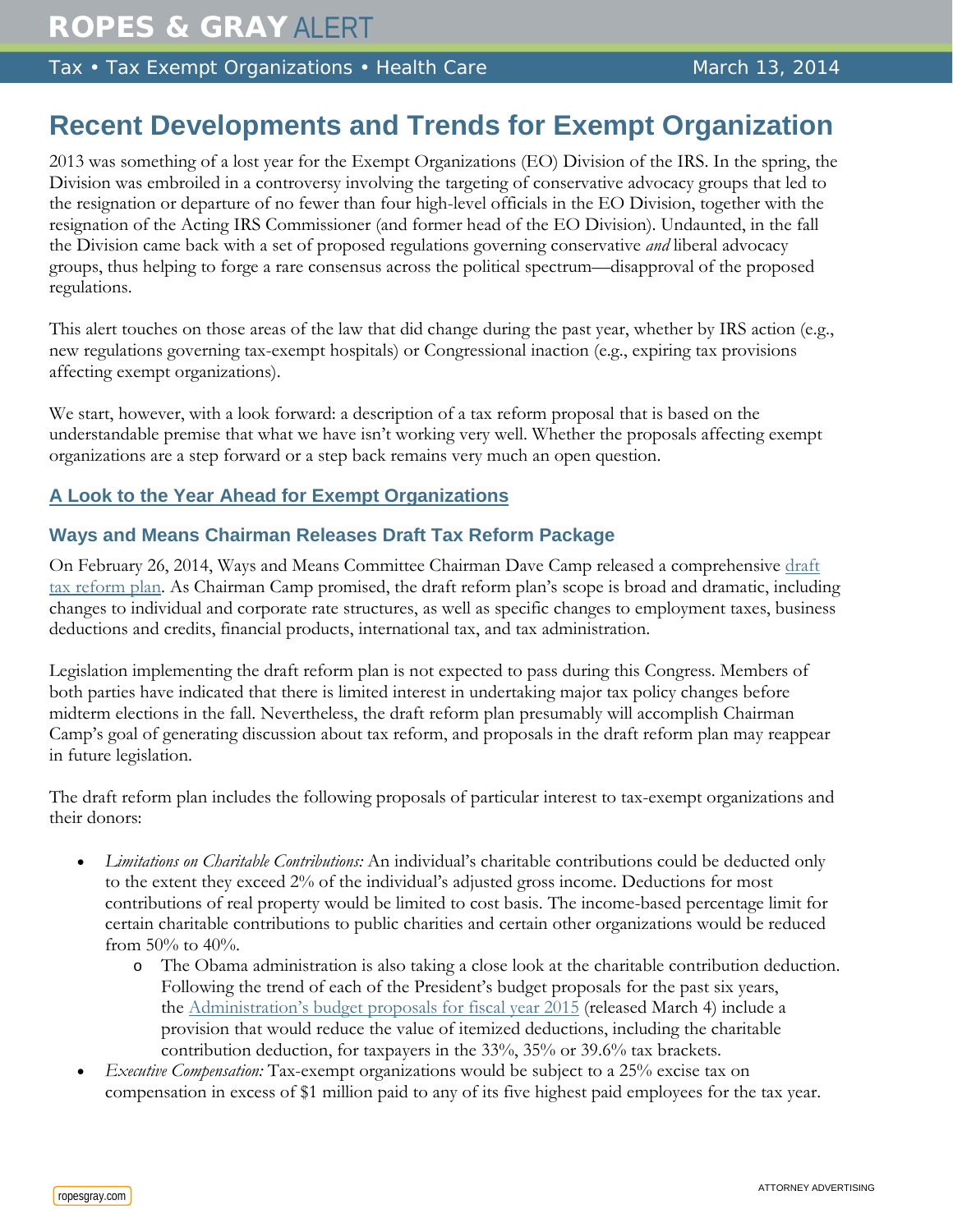- *College and University Investment Income:* Private colleges and universities with assets of at least \$100,000 per full-time student would be subject to a 1% excise tax on net investment income.
- *Unrelated Business Income Tax (UBIT):* The draft proposes numerous changes to the UBIT rules. Particularly notable changes include (1) royalties from licensing an organization's name or logo would be subject to UBIT; and (2) losses generated by one unrelated trade or business could not be used to offset income derived from a different unrelated trade or business.
- *Supporting Organizations:* Supporting organization status would be eliminated for Type II and III supporting organizations.
- *Intermediate Sanctions:* The draft proposes a fundamental change to the intermediate sanctions rules, as tax-exempt organizations themselves (not just disqualified persons) would be subject to intermediate sanctions excise taxes for engaging in excess benefit transactions. Furthermore, investment advisors and athletic coaches would be treated as *per se* disqualified persons. In addition, the "rebuttable presumption" of reasonableness, which permits an organization that follows certain procedures in approving a transaction with a disqualified person to presume that the transaction is at fair market value, would be eliminated.
- *Private Foundations:* Private foundations would be subject to a 2.5% excise tax if an excise tax is imposed on a disqualified person under the self-dealing rules of section 4941 (currently no organization-level tax is imposed).[1](#page-1-0) The section 4940 excise tax on net investment income would be reduced to 1%. Private operating foundations would be subject to the section 4942 excise tax on failure to distribute income, currently imposed only on private non-operating foundations.
- *Professional Sports Leagues:* Tax-exempt status for professional sports leagues would be repealed.

The [Joint Committee on Taxation](http://waysandmeans.house.gov/newtaxsection/jct-tax-reform-materials.htm) and the [Staff of the Ways and Means Committee](http://waysandmeans.house.gov/uploadedfiles/ways_and_means_section_by_section_summary_final_022614.pdf) have both issued explanations of the draft tax reform plan.

### **Treasury Announces 2013-2014 Priority Guidance Plan—No Exempt Organizations Workplan Issued**

In a departure from historical practice, the IRS Exempt Organizations (EO) Division did not issue its Annual Report and Workplan, which typically highlights the projects it carried out in the prior year and outlines those it intends to pursue in the coming year. As a result, we look to the Treasury Department's [2013-2014](http://www.irs.gov/pub/irs-utl/2013-2014_pgp_2nd_quarter_update.pdf)  [Priority Guidance Plan](http://www.irs.gov/pub/irs-utl/2013-2014_pgp_2nd_quarter_update.pdf) to anticipate the EO initiatives for 2014.

Of particular interest, the IRS plans to issue guidance on co-investment arrangements between a private foundation and its disqualified persons (e.g., investments by a private foundation and one or more substantial contributors in the same pooled investment vehicle). The IRS has not yet issued any precedential guidance on how co-investment arrangements can be structured to avoid being classified as acts of self-dealing under section 4941. The Priority Guidance Plan also promises action on new excise taxes on donor-advised funds, added by the Pension Protection Act of 2006, although this item has also been on Treasury's Priority Guidance Plan since 2007.

# **No Extension of Temporary Charitable Tax Provisions**

Congress regularly extends temporary tax provisions that are set to expire through tax extenders legislation. At the end of 2013, however, five temporary provisions of importance to charitable organizations and their donors expired and no extenders legislation has yet been passed. These include the following:

 $\overline{a}$ 

<span id="page-1-0"></span><sup>&</sup>lt;sup>1</sup> All section references are to the Internal Revenue Code of 1986, as amended.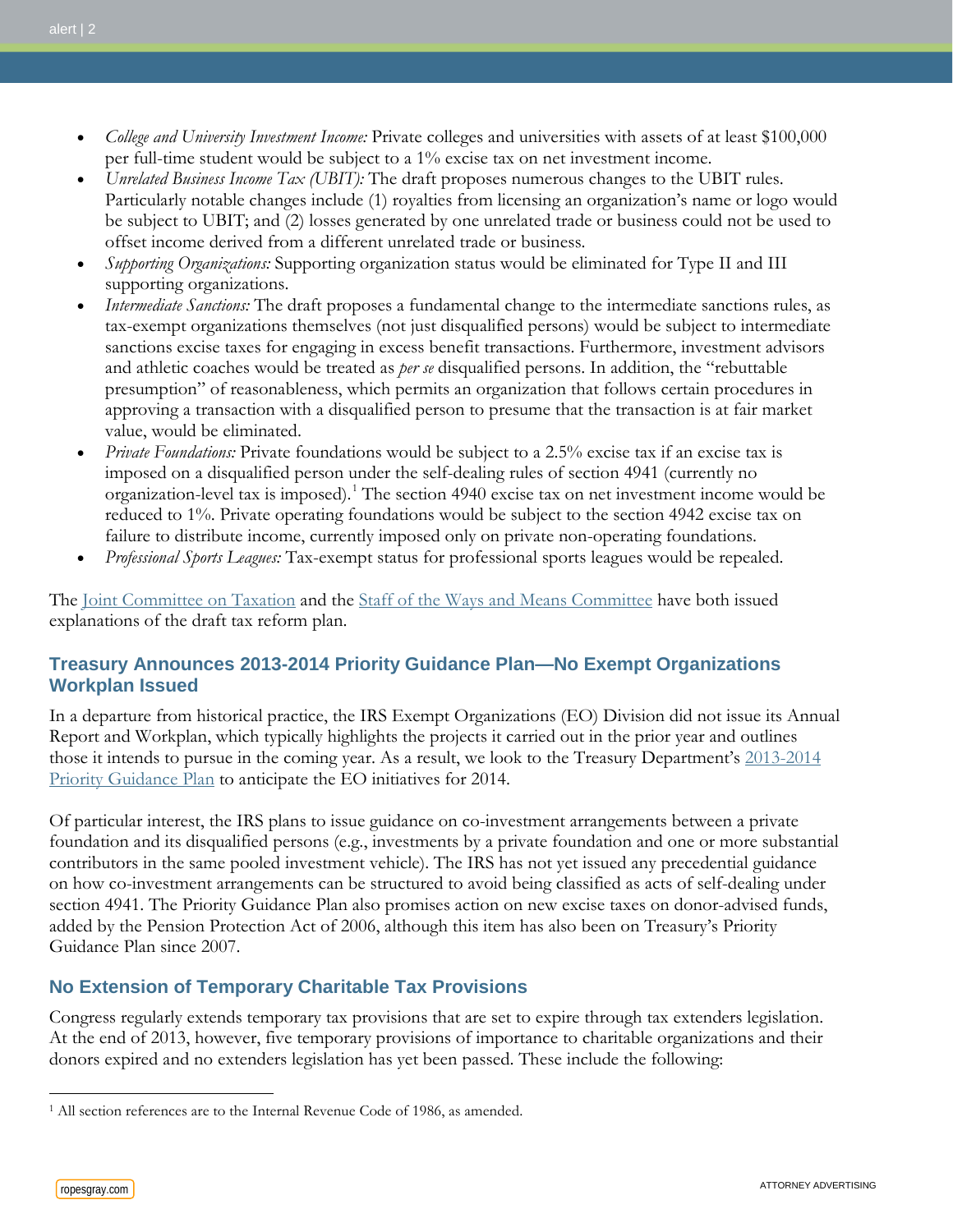- The IRA charitable rollover, which allowed individuals over age  $70\frac{1}{2}$  to make donations of up to \$100,000 per year directly to charitable organizations from their IRAs without including the amount in taxable income;
- A provision giving individuals who contribute S Corporation property to charity a more favorable basis adjustment;
- An enhanced charitable deduction for contributions of food inventory;
- An enhanced charitable deduction and extended contribution carryforward period for contributions of real property made for conservation purposes; and
- An exclusion from unrelated business taxable income (UBTI) of certain rents, royalties, annuities, and interest paid by a controlled organization to its exempt parent, which ordinarily would be considered UBTI pursuant to section 512(b)(13).

What will happen to these provisions has yet to be determined. Congress may (1) retroactively extend the provisions, (2) address the provisions as a component of broader tax reform legislation, or (3) allow the provisions to lapse permanently. For the full list of lapsed provisions, including individual, business, charitable, community assistance, and energy provisions, please refer to the [Congressional Research Service](http://www.fas.org/sgp/crs/misc/R43124.pdf)  [Report.](http://www.fas.org/sgp/crs/misc/R43124.pdf)

### **A Look Back at Developments from the Past Year**

### **IRS Releases New Guidance for Non-Profit Hospitals**

In 2013, the Treasury Department and the IRS continued to roll out guidance in connection with the new requirements imposed on tax-exempt hospitals by section 501(r), enacted as part of the Affordable Care Act. Section 501(r) requires all tax-exempt "hospital organizations" to have certain policies and procedures in place for each "hospital facility" they operate, with failure to comply potentially resulting in loss of taxexempt status and/or penalty excise taxes. A hospital facility includes any facility that is required to be licensed, registered, or similarly recognized as a hospital under state law.

#### *Proposed Regulations on Section 501(r) Requirements*

Proposed regulations issued in 2012 address the requirement that each hospital facility establish financial assistance and emergency care policies, and meet certain requirements with respect to limitations on charges and billing and collections activities. In April 2013, the Treasury Department released proposed regulations that provide guidance on the other major component of section  $501(r)$ , the community health needs assessment (CHNA) requirement, as well as other rules, including consequences of failing to comply with the requirements of  $501(r)$  and the \$50,000 excise tax imposed by section 4959 for failure to satisfy the CHNA requirement (for more information, see our alert [here\)](http://www.ropesgray.com/news-and-insights/Insights/2013/04/New-Guidance-for-Tax-Exempt-Hospitals-on-Community-Health-Needs.aspx). The Treasury Department's 2013-2014 Priority Guidance Plan (discussed above) has listed issuing final regulations on the return and filing requirements for the section 4959 excise tax as a priority for this year. In December, in [Notice 2014-2,](http://www.irs.gov/pub/irs-drop/n-14-03.pdf) the IRS also clarified that hospitals may rely upon the 2012 and 2013 proposed regulations in meeting the requirements of section 501(r) until final regulations, temporary regulations, or other guidance is released.

#### *Proposed Procedures for Correction and Disclosure of Compliance Failures*

A hospital's failure to comply with section 501(r) with respect to one or more hospital facilities it operates may result in the hospital's section  $501(c)(3)$  status being revoked. The 2013 proposed regulations set forth guidelines for excusing certain minor, inadvertent errors and omissions. In December 2013, the IRS also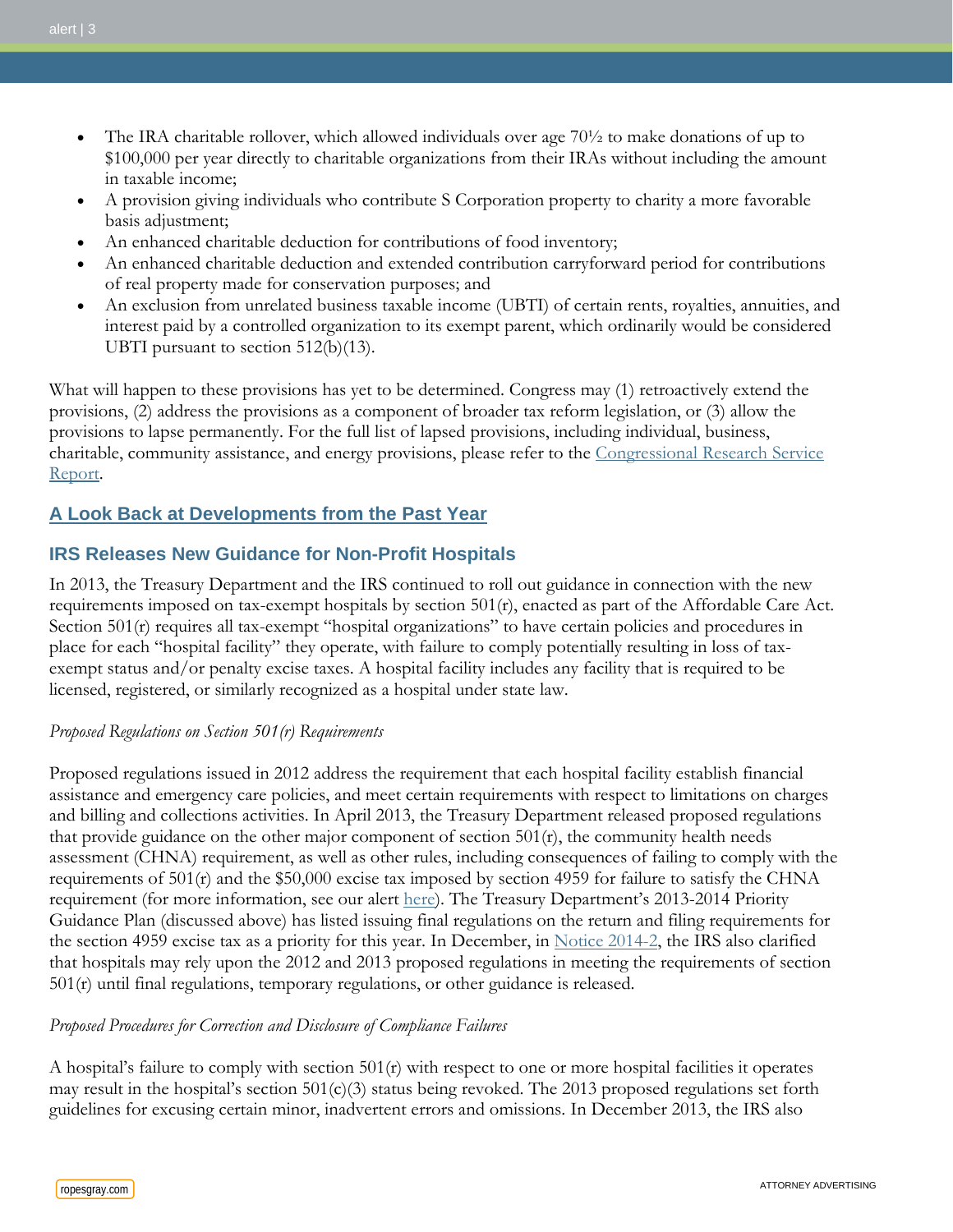issued [Notice 2014-3](http://www.irs.gov/pub/irs-drop/n-14-03.pdf) to address the process for excusing, through correction and disclosure, errors or omissions that rise above the level of being minor and inadvertent but that are neither willful nor egregious.

In general, a hospital may rely on the Notice to correct any failure to meet a requirement of section  $501(r)$ that is not willful or egregious, provided that (1) corrective action is being taken and (2) the organization has disclosed the failure to the IRS. The corrective action should be reasonable and appropriate for the failure and should begin promptly after the failure's discovery. To satisfy the disclosure requirement, a hospital must report the following information on Schedule H of its Form 990: a description of (1) the failure, (2) the discovery, including the timing of the discovery, (3) the corrective action, and (4) the practices and procedures, if any, that were revised or newly established to minimize the likelihood of the type of failure recurring, and if no practices and procedures were revised or newly established, an explanation of why no changes were necessary. The Notice also provides that, even if failures are excused and the hospital is allowed to maintain its section  $501(c)(3)$  status, the hospital may still be subject to the excise tax imposed by section 4959 for failure to satisfy the CHNA requirement.

### **IRS Colleges and Universities Report Focuses on Compensation and UBTI**

The IRS released its long-awaited *[final report](http://www.irs.gov/uac/Newsroom/IRS-Releases-Final-Report-on-Tax-Exempt-Colleges-and-Universities-Compliance-Project)* on its Colleges and Universities Compliance Project in April 2013. The project, which commenced in 2008, involved sending questionnaires to 400 colleges and universities and resulted in the IRS conducting 34 audits (for more information, see our alert [here\)](http://www.ropesgray.com/news-and-insights/Insights/2013/04/Compensation-and-Unrelated-Business-Income-are-Focus-of-IRS-Colleges-and-Universities-Report.aspx). The final report focused on two key compliance issues that emerged from the audits—compensation and UBTI—and suggested that the IRS intends to initiate compliance efforts in these areas. In particular, the IRS noted in the report that it plans to examine UBTI reporting more broadly and to ensure, through education and examinations, that tax-exempt organizations are aware of the importance of using appropriate comparability data when setting compensation.

With respect to compensation, the IRS focused on schools' efforts to establish the rebuttable presumption under section 4958 that compensation paid was reasonable and concluded that a number of schools did not meet the requirements of the "safe harbor" procedure set forth in the Treasury regulations. In particular, the IRS noted a number of weaknesses in the comparability data used by schools to establish the rebuttable presumption, including the inclusion of institutions that were not similarly situated and failure to specify in the comparability data whether the data included all elements of an individual's compensation. The report also noted that the IRS's audits resulted in wage adjustments for a variety of reasons, including personal use of vehicles, housing, social club memberships, personal travel, misclassification of employees as independent contractors, and issues related to deferred compensation.

With respect to UBTI, the IRS noted significant compliance issues, which resulted in increased UBTI to  $90\%$ of the examined schools. In particular, the IRS disallowed losses and net operating losses (NOLs) on 75% of returns examined. The most common reason for disallowance of losses and NOLs was that the claimed losses were connected with an activity for which the IRS concluded the school lacked a profit motive, as evidenced by years of sustained losses, and therefore did not qualify as a "trade or business" for UBTI purposes. The IRS also noted that UBTI adjustments resulted from the misallocation of expense deductions between related and unrelated business activities and the misclassification of activities as related or unrelated businesses.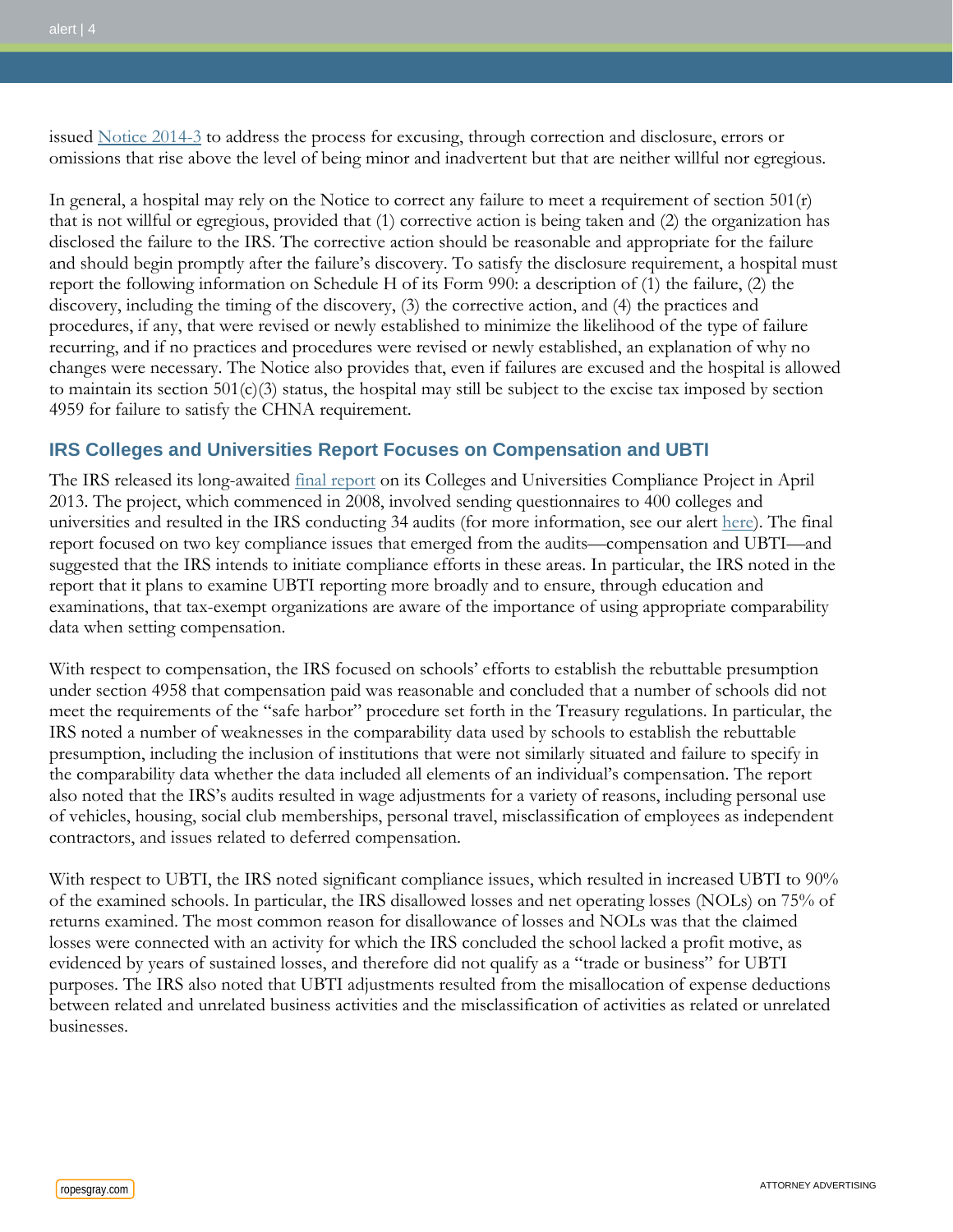# **Proposed Regulations Define Prohibited Political Activity for 501(c)(4) Social Welfare Organizations—Possible Implications for 501(c)(3)s**

In November 2013, the IRS issued proposed regulations that would clarify which political activities do not promote social welfare under section 501(c)(4). To qualify as a section 501(c)(4) organization, an entity must be operated exclusively for the promotion of social welfare, which Treasury regulations interpret as requiring that the organization be *primarily* engaged in the promotion of social welfare. The [current regulations](http://www.ecfr.gov/cgi-bin/text-idx?c=ecfr;sid=768520481e83083b22c455424f5d17a4;rgn=div8;view=text;node=26%3A7.0.1.1.1.0.1.4;idno=26;cc=ecfr) exclude "direct or indirect participation or intervention" in political campaigns from activities promoting social welfare. As such, while a  $501(c)(4)$  organization may engage in substantial amounts of political activity, such activity must not be its primary activity.

Under the current rules, what constitutes "direct or indirect participation or intervention" is based on a facts and circumstances test. The [proposed regulations,](http://www.irs.gov/irb/2013-52_IRB/ar18.html#d0e10420) by contrast, aim to provide a clearer standard by stating that direct or indirect "candidate-related political activity" does not promote social welfare and by defining such activity as including the following:

- Any communication that expressly or implicitly advocates supporting or voting for or against a candidate;
- Any public communication within 30 to 60 days of an election that identifies a candidate or any event where a candidate appears as part of a program;
- Contributions or solicitations of contributions for any candidate;
- Voter registration drives or "get out the vote" drives; and
- The distribution of material on behalf of a candidate.

The proposed regulations would apply only to section  $501(c)(4)$  organizations and are not intended to affect the types of activities that would be prohibited as political activity under section  $501(c)(3)$ . However, the IRS and Treasury have requested comments on whether the same or similar rules should apply to other types of tax-exempt organizations. In particular, some of the activities that would be treated as political activity for 501(c)(4)s are expressly permitted for 501(c)(3)s, such as voter registration drives. The IRS has received over 110,000 comments, most of them negative, regarding the proposed regulations. Both conservative and liberal groups have criticized the proposed rules, with the general concern that the rules are too sweeping in the activities defined as constituting candidate-related political activities, and thus not constituting social welfare activities. On February 26, the House passed legislation, largely on party lines, that would delay by one year the implementation of the new rules.

# **Self-Declarer Questionnaire for 501(c)(4), (5), and (6) Organizations**

Unlike section 501(c)(3) organizations, section 501(c)(4), (5), and (6) organizations are not required to apply to the IRS for recognition of their tax-exempt status. Rather, they may "self-declare" and simply file the appropriate Form 990 with the IRS at the end of their tax year.

In response to concern about improper self-declarations, the IRS sent informational [questionnaires](http://www.irs.gov/pub/irs-tege/Form14449.pdf) to 1,300 self-declared organizations in 2013. The IRS indicated that the purpose of the questionnaire was to increase voluntary compliance by allowing the IRS to understand both what types of organizations self-declare and also how the statutory exemption requirements are satisfied.

The questionnaire was not mandatory, and only the organizations that received a letter from the IRS were permitted to complete it. As has been the case with previous questionnaires, if an organization chose not to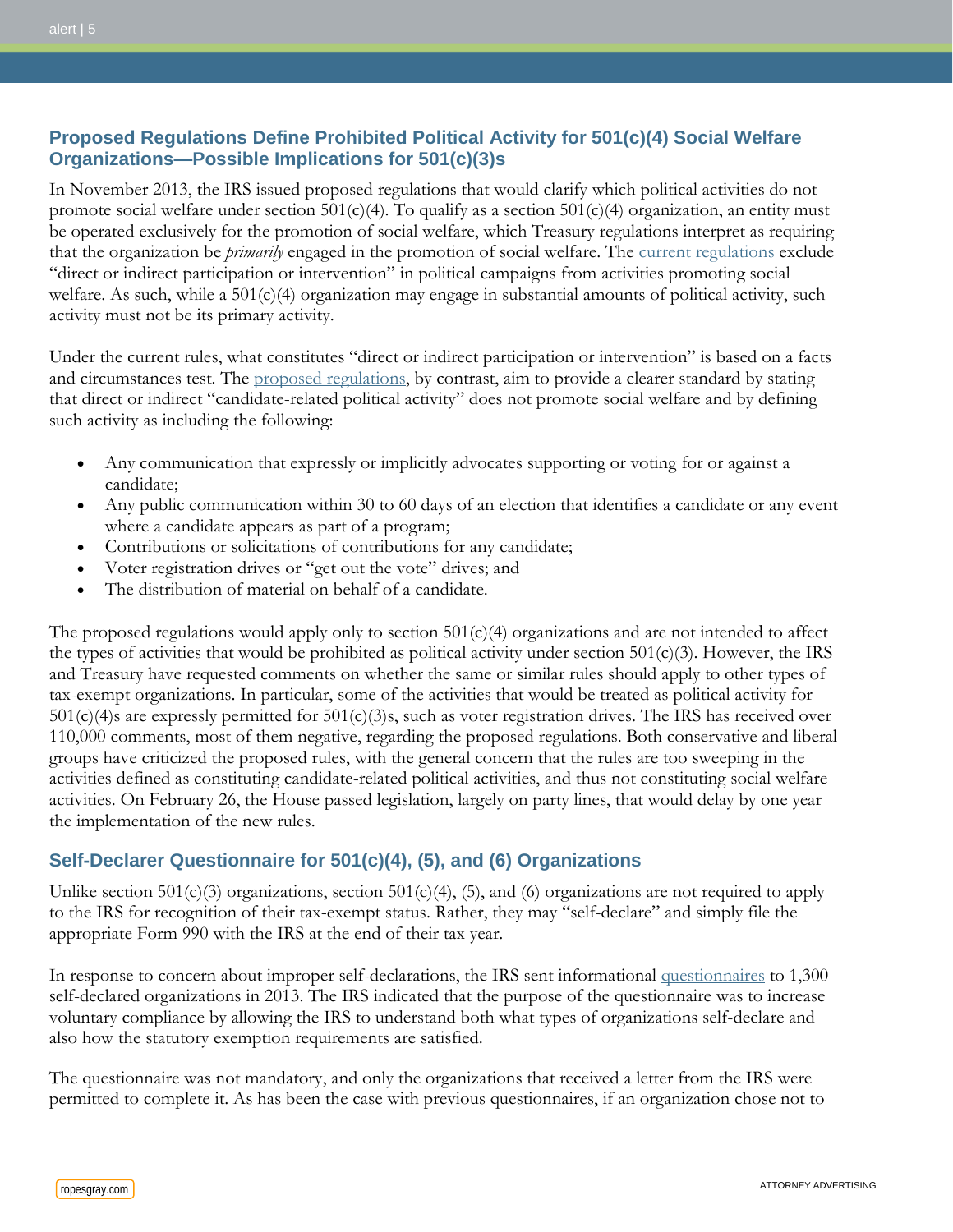submit the questionnaire, no automatic penalty was applied, but the IRS noted it might refer the organization for an examination or audit. We now await the IRS's report on its findings, although the IRS has historically taken a good deal of time to issue reports resulting from informal questionnaire projects.

### **Guidance regarding Type III Supporting Organizations**

In December, the IRS issued [Notice 2014-4,](http://www.irs.gov/pub/irs-drop/n-14-04.pdf) which provides interim guidance for Type III supporting organizations (SOs). In particular, the guidance:

- Provides interim rules pursuant to which an organization may qualify as a functionally integrated Type III SO of one or more governmental organizations, an area left unresolved by final regulations released in 2012 (for more information about the final regulations, see our alert [here\)](http://www.ropesgray.com/news-and-insights/Insights/2013/01/irs-issues-regulations-on-type-iii-supporting-organizations.aspx).
- Permits private foundations and donor-advised funds to continue to rely on the guidance of Notice 2006-109 for purposes of determining whether a grantee organization is an SO, including obtaining a written representation from the grantee organization or relying upon a reasoned opinion of counsel. To determine that a grantee is a functionally integrated Type III SO, the representation or opinion of counsel must demonstrate that the grantee meets the requirements in the 2012 final regulations or the interim rules for supporting governmental organizations set forth in Notice 2014-4.

### **New Procedures for Reinstatement of Tax-Exempt Status after Automatic Revocation**

At the beginning of 2014, the IRS released [Revenue Procedure 2014-11,](http://www.irs.gov/pub/irs-drop/rp-14-11.pdf) which provides guidance for the reinstatement of tax-exempt status of organizations whose exemptions were automatically revoked under section 6033(j)(1) for failing to file their required annual information returns or notices for three consecutive years. The guidance presents three alternative procedures for seeking reinstatement of an organization's taxexempt status retroactively to the date that the exemption was revoked. The procedure available to a particular organization will depend on the organization's size and the period of time that has elapsed since its tax-exempt status was revoked. The IRS has been inundated with exemption applications as a result of the Pension Protection Act of 2006 provision that requires the IRS to revoke the exempt status of any organization that is required to file an annual return (Form 990, 990-N, 990-EZ, or 990-PF) but has failed to do so for three consecutive years, and processing times for most exemption applications have slowed considerably. The objective of the Revenue Procedure is to simplify the process of obtaining retroactive reinstatement of tax-exempt status, particularly for smaller organizations, and to expand the group of organizations eligible for retroactive reinstatement rather than reinstatement as of the date the organization reapplies for tax-exempt status.

# **Potential Additional Form 990 Reporting for Organizations Using Schedule B "Special Rule"**

In October, the IRS released final instructions for Form 990 for tax years beginning in 2013. Notably, the instructions "clarify" the required reporting of contributors on Schedule B for certain  $501(c)(3)$ organizations. As in prior years, the final instructions allow certain  $501(c)(3)$  organizations that meet the 33⅓% public support test of sections 509(a)(1) and 170(b)(1)(A)(vi) to limit disclosure in Schedule B to only those contributors who provided contributions equal to the greater of \$5,000 or 2% of the organization's total gifts, grants, and contributions. However, in a departure from prior years, the instructions now expressly limit this special reporting rule to organizations that check one of the boxes on Schedule A indicating that they satisfy the public support test (or check the box indicating that they are still within their first five years of existence). Absent further guidance on these instructions from the IRS, organizations that use this special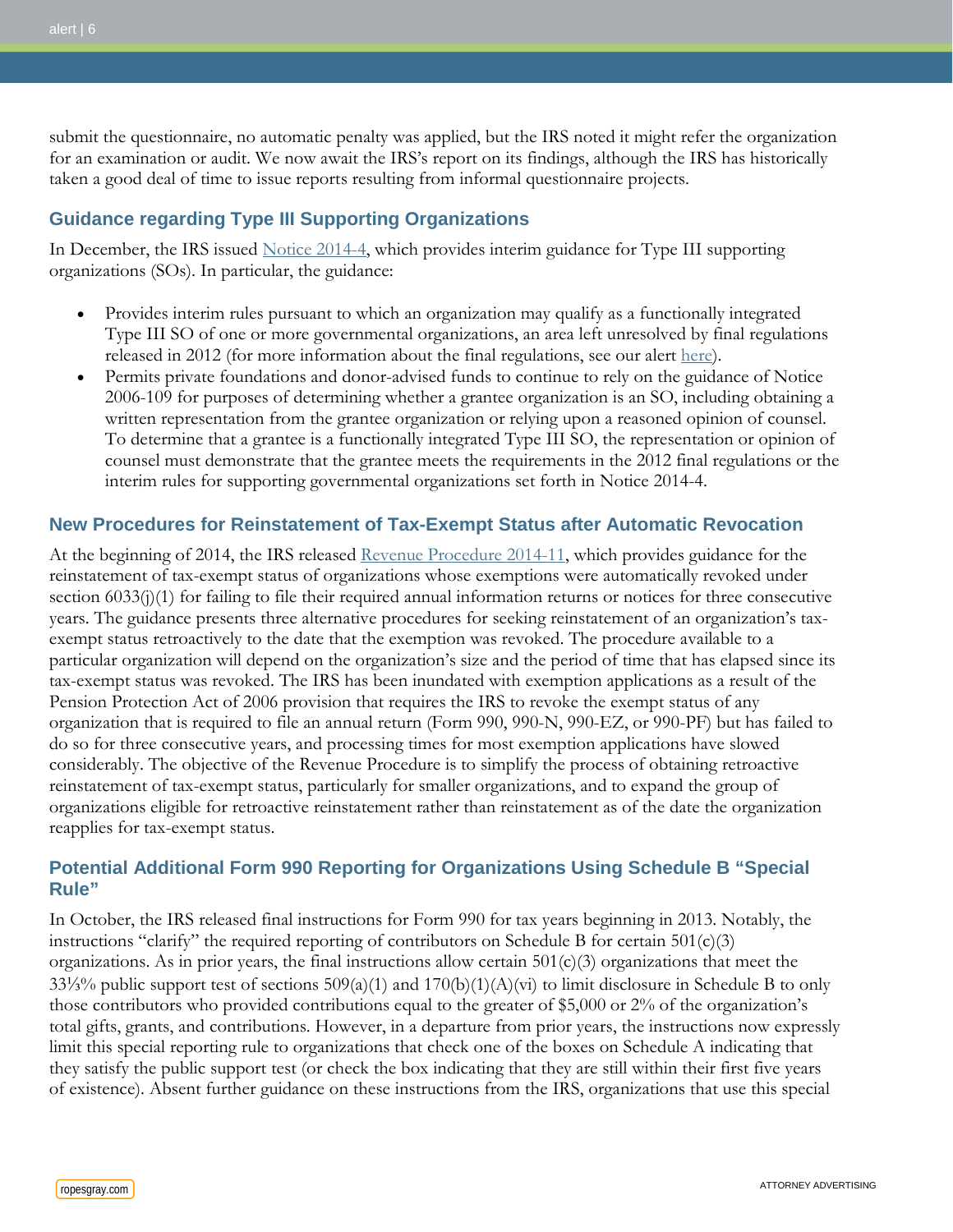rule for Schedule B and have not completed the Schedule A support schedule in prior years (such as universities and hospitals) should be prepared to compile the necessary information to check the relevant box on Schedule A for tax years beginning in 2013.

### **Selected State Level Developments**

#### *New York Enacts Major Nonprofit Legislation*

Following a number of high-profile news stories involving nonprofits, New York enacted the Non-Profit Revitalization Act of 2013, which changes many requirements applicable to domestic and foreign nonprofits that conduct activities in New York (for more information, see our alert [here\)](http://www.ropesgray.com/news-and-insights/Insights/2013/12/Major-Reforms-for-New-York-Nonprofits-Signed-Into-Law.aspx). Among a number of governance-related changes, the Act prohibits a nonprofit's governing board from entering into a "related party" transaction unless it has determined that the transaction is fair, reasonable, and in the nonprofit's best interests. In addition, the Act generally prohibits individuals who may benefit from compensation paid by a nonprofit from participating in board or committee deliberations or votes concerning such compensation, mandates that all nonprofits adopt a conflict of interest policy, and requires that nonprofits with over \$1 million in annual revenues and 20 or more employees adopt a whistleblower policy. The Act also imposes several changes intended to strengthen the financial oversight of nonprofits. In particular, the Act requires that the "independent directors" of a nonprofit with annual revenues over \$500,000 that is required to register in New York to conduct charitable solicitations oversee the organization's accounting and financial reporting, including its audits, and imposes additional audit oversight requirements on nonprofits with annual revenues over \$1 million. Other changes are intended to simplify or modernize certain nonprofit operations, including simplification of the approval process for nonprofit merger or consolidation plans. The Act will generally become effective July 1, 2014.

#### *New York Attorney General Enters \$7.7 Million Settlement with Company Foundation*

The New York Attorney General (AG) announced in late 2013 that it entered into a \$7.7 million settlement agreement with the Pearson Charitable Foundation (the Foundation), a private charitable organization affiliated with the for-profit education company Pearson, Inc. (Pearson). The settlement followed an investigation by the AG into the Foundation's alleged misuse of its charitable assets for the benefit of Pearson and serves as a reminder of the importance of maintaining appropriate safeguards between a company foundation and its corporate sponsor. The AG stated that its investigation revealed that Pearson developed educational course materials through the Foundation, which Pearson intended to sell commercially, in order to attract foundation support and credibility for its commercial products. In addition, the Foundation provided grants in support of and helped organize conferences that the AG determined benefited Pearson's business. The Foundation did not admit or deny these findings, but agreed to pay \$7.7 million to resolve the investigation as well as implement several programmatic and governance reforms. In particular, the settlement requires that the Foundation include at least three independent directors on its board of directors and, for three years following the settlement, obtain AG approval of such individuals. Foundation transactions that could reasonably be expected to benefit Pearson will also require a finding by the independent directors that the transactions are fair, reasonable, and in the best interests of the Foundation.